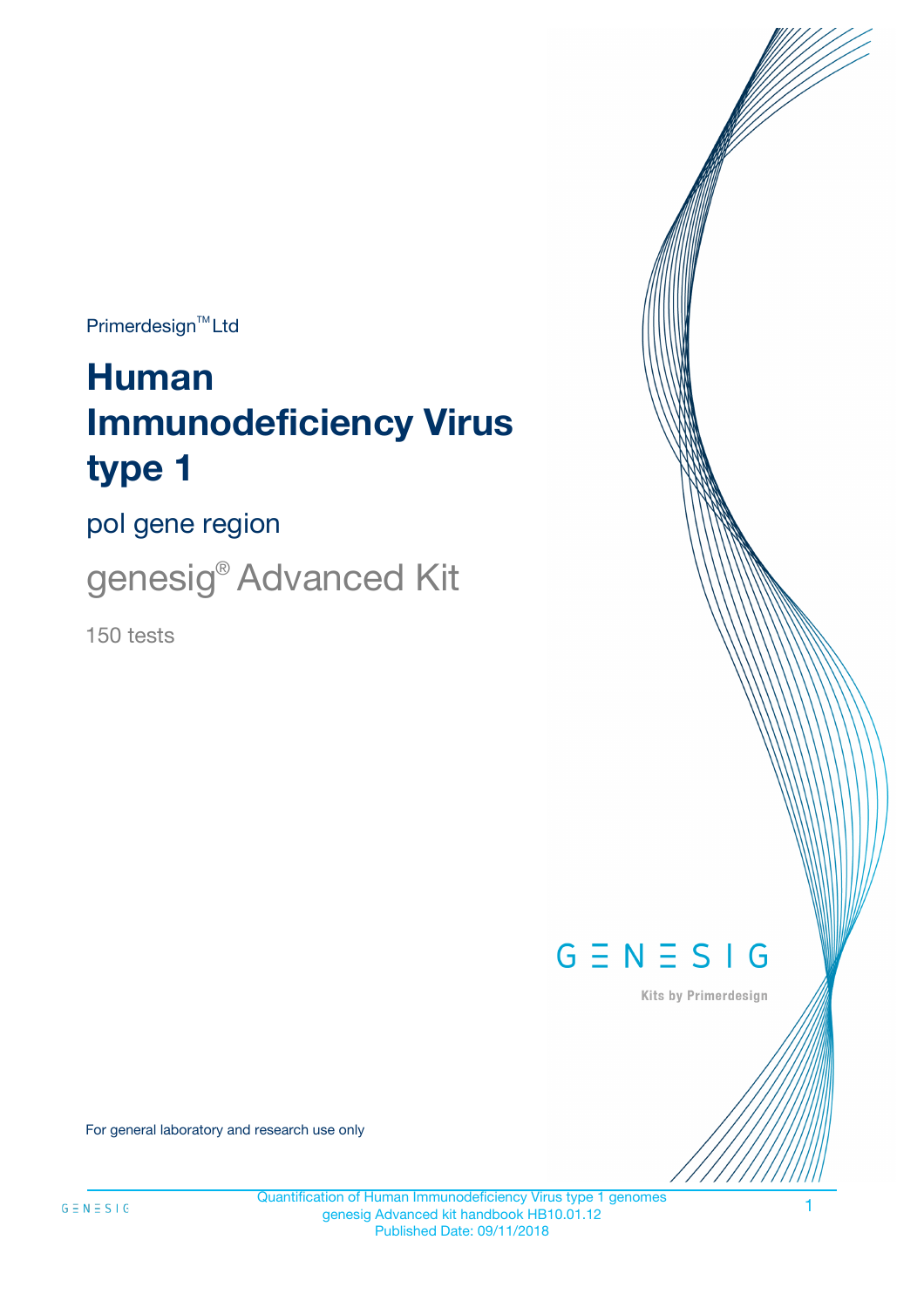# Introduction to Human Immunodeficiency Virus type 1

Human immunodeficiency virus (commonly known as HIV, and formerly known as HTLV-III and lymphadenopathy-associated virus) is a retrovirus that is the cause of the disease known as AIDS (Acquired Immunodeficiency Syndrome), a syndrome where the immune system begins to fail, leading to many life-threatening opportunistic infections.

HIV is transmitted through direct contact of a mucous membrane with a bodily fluid containing HIV, such as blood, semen, vaginal fluid, preseminal fluid or breast milk. This transmission can come in the form of: penetrative (anal or vaginal) sex; oral sex; blood transfusion; contaminated needles; exchange between mother and infant during pregnancy, childbirth, or breastfeeding; or other exposure to one of the above bodily fluids.

Infection in humans is now pandemic. As of January 2006, the Joint United Nations Programme on HIV/AIDS (UNAIDS) and the World Health Organization (WHO) estimate that AIDS has killed more than 25 million people since it was first recognized on December 1, 1981, making it one of the most destructive pandemics in recorded history. In 2005 alone, AIDS claimed an estimated 2.4—3.3 million lives, of which more than 570,000 were children. [1] A third of these deaths are occurring in sub-Saharan Africa, retarding economic growth by destroying human capital. Current estimates state that HIV is set to infect 90 million people in Africa, resulting in a minimum estimate of 18 million orphans.[2] Antiretroviral treatment reduces both the mortality and the morbidity of HIV infection, but routine access to antiretroviral medication is not available in all countries.[3]

Two species of HIV infect humans: HIV-1 and HIV-2. HIV-1 is hypothesized to have originated in southern Cameroon after jumping from wild chimpanzees (Pan troglodytes troglodytes) to humans during the twentieth century. HIV-2 is hypothesized to have originated from the Sooty Mangabey (Cercocebus atys), an Old World monkey of Guinea-Bissau, Gabon, and Cameroon. HIV-1 is more virulent, more easily transmitted and is the cause of the majority of HIV infections globally, while HIV-2 is less easily transmitted and is largely confined to West Africa.

#### **References**

1: Joint United Nations Programme on HIV/AIDS (2006). "Overview of the global AIDS epidemic", 2006 Report on the global AIDS epidemic (PDF format). Retrieved on 2006-06-08. 2: Joint United Nations Programme on HIV/AIDS. AIDS epidemic update, 2005. (PDF format) Retrieved on 2006-02-28.

3: Palella, F. J. Jr, Delaney, K. M., Moorman, A. C., Loveless, M. O., Fuhrer, J., Satten, G. A., Aschman and D. J., Holmberg, S. D. (1998). "Declining morbidity and mortality among patients with advanced human immunodeficiency virus infection. HIV Outpatient Study Investigators". N. Engl. J. Med 338 (13): 853-860. PubMed.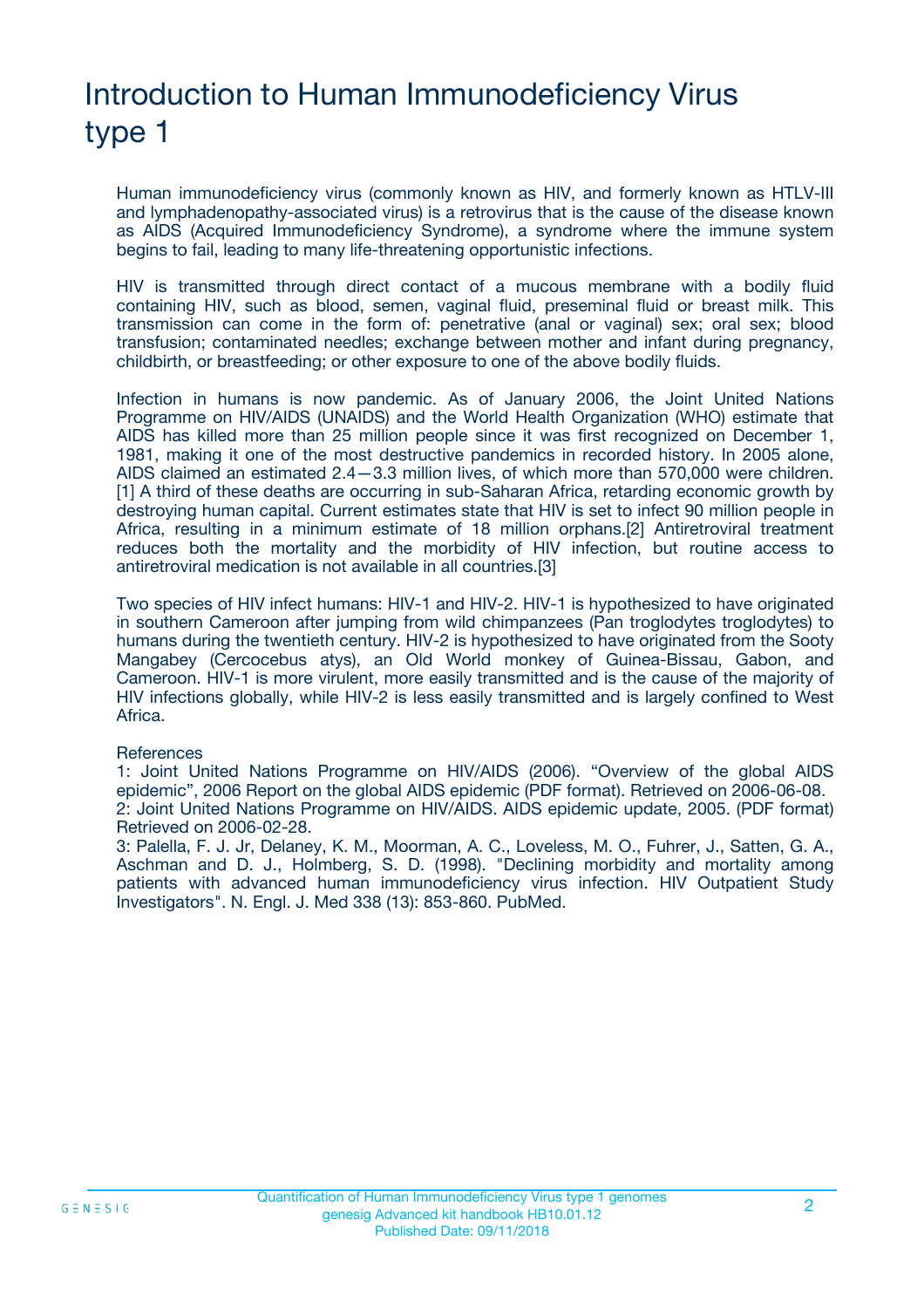## **Specificity**

The Primerdesign genesig Kit for Human Immunodeficiency Virus type 1 (HIV1) genomes is designed for the in vitro quantification of HIV1 genomes. The kit is designed to have a broad detection profile. Specifically, the primers represent 100% homology with over 95% of the NCBI database reference sequences available at the time of design.

The dynamics of genetic variation means that new sequence information may become available after the initial design. Primerdesign periodically reviews the detection profiles of our kits and when required releases new versions.

HIV-1 primers have been designed for the specific and exclusive in vitro quantification of all HIV-1 group M subtypes and does not detect groups N and O. The target sequence (pol) is highly conserved and has previously been shown to be a good genetic marker for HIV-1 detection in other real time PCR based studies (Tang N et.al 2007). The primers and probe sequences in this kit have 100% homology with over 95% of reference sequences contained in the NCBI database based on a comprehensive bioinformatics analysis. Representative sequences from each subtype are included in the polygenetic tree below.

If you require further information, or have a specific question about the detection profile of this kit then please send an e.mail to enquiry@primerdesign.co.uk and our bioinformatics team will answer your question.

Fig.1 Accession numbers for detected HIV-1 isolates

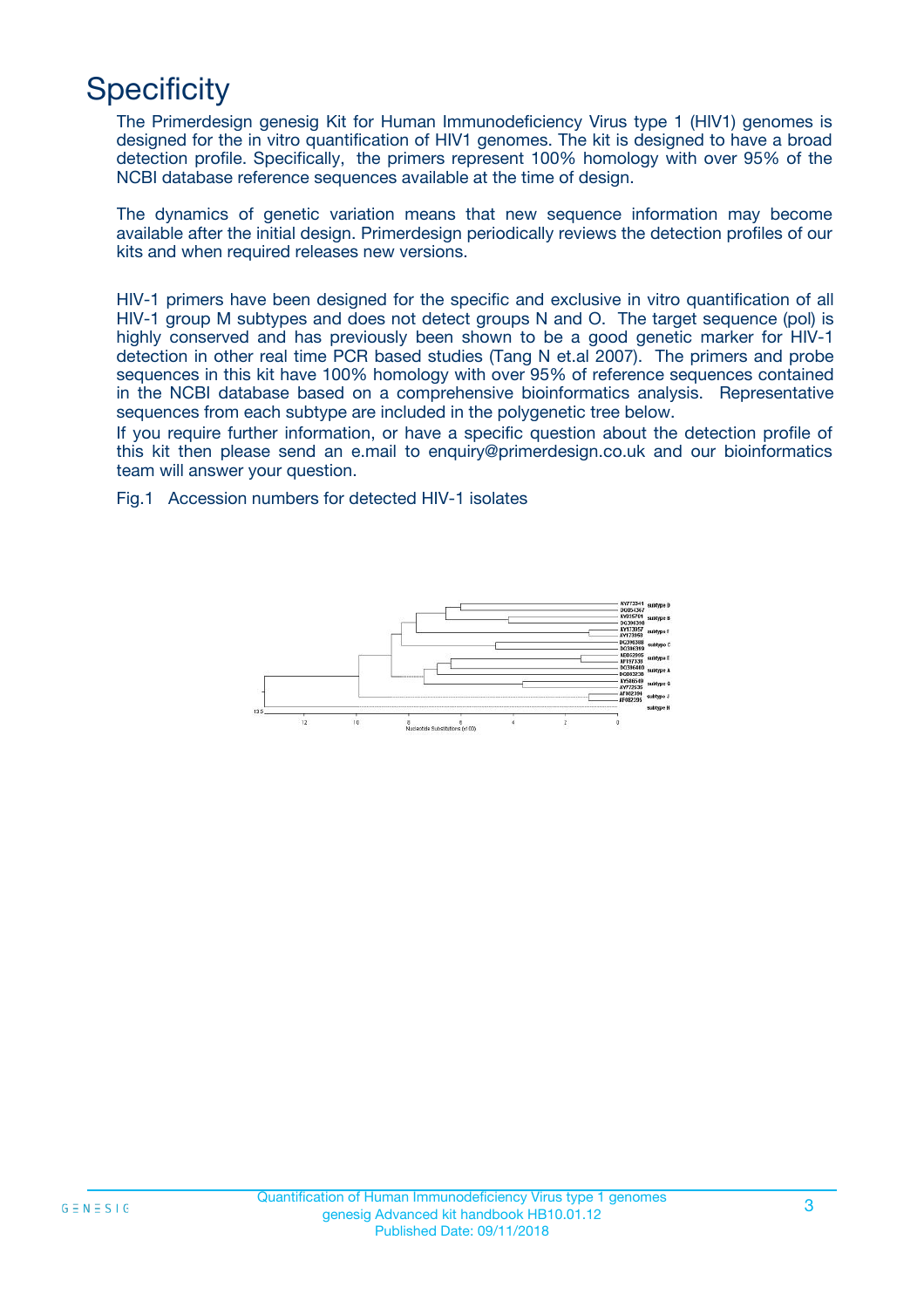### **Kit contents**

- **HIV1 specific primer/probe mix (150 reactions BROWN) FAM labelled**
- **HIV1 positive control template (for Standard curve RED)**
- **Internal extraction control primer/probe mix (150 reactions BROWN) VIC labelled as standard**
- **Internal extraction control RNA (150 reactions BLUE)**
- **Endogenous control primer/probe mix (150 reactions BROWN) FAM labelled**
- **RNase/DNase free water (WHITE) for resuspension of primer/probe mixes**
- **Template preparation buffer (YELLOW) for resuspension of internal control template, positive control template and standard curve preparation**

### **Reagents and equipment to be supplied by the user**

#### **Real-time PCR Instrument**

#### **Extraction kit**

This kit is recommended for use with genesig Easy DNA/RNA Extraction kit. However, it is designed to work well with all processes that yield high quality RNA and DNA with minimal PCR inhibitors.

#### **oasigTM lyophilised OneStep or Precision**®**PLUS OneStep 2X RT-qPCR Master Mix** Contains complete OneStep RT-qPCR master mix

**Pipettors and Tips**

**Vortex and centrifuge**

**Thin walled 1.5 ml PCR reaction tubes**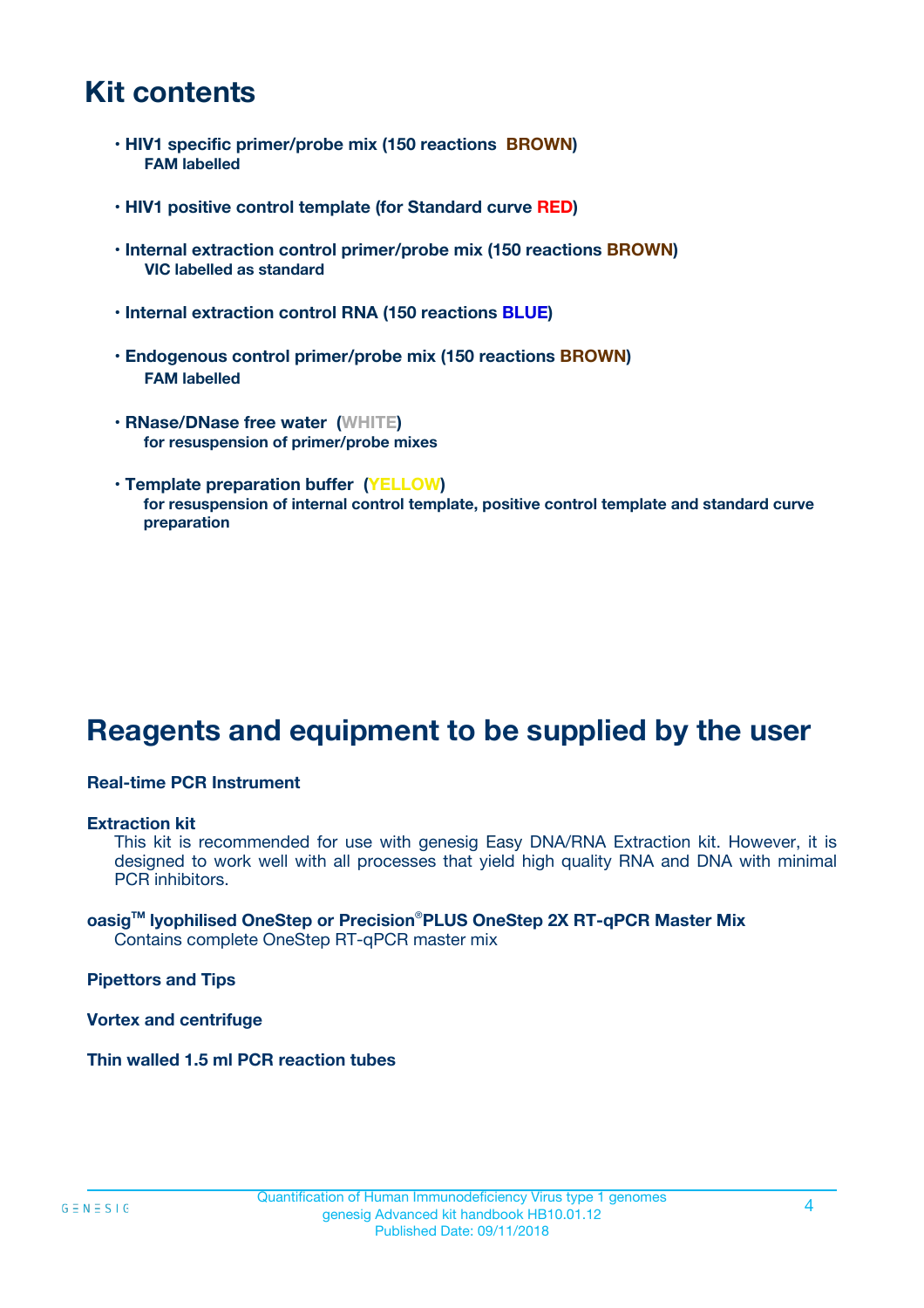### Kit storage and stability

This kit is stable at room temperature but should be stored at -20ºC on arrival. Once the lyophilised components have been resuspended they should not be exposed to temperatures above -20°C for longer than 30 minutes at a time and unnecessary repeated freeze/thawing should be avoided. The kit is stable for six months from the date of resuspension under these circumstances.

If a standard curve dilution series is prepared this can be stored frozen for an extended period. If you see any degradation in this serial dilution a fresh standard curve can be prepared from the positive control.

Primerdesign does not recommend using the kit after the expiry date stated on the pack.

### Suitable sample material

All kinds of sample material suited for PCR amplification can be used. Please ensure the samples are suitable in terms of purity, concentration, and RNA/DNA integrity (An internal PCR control is supplied to test for non specific PCR inhibitors). Always run at least one negative control with the samples. To prepare a negative-control, replace the template RNA sample with RNase/DNase free water.

### Dynamic range of test

Under optimal PCR conditions genesig HIV1 detection kits have very high priming efficiencies of >95% and can detect less than 100 copies of target template.

### Notices and disclaimers

This product is developed, designed and sold for research purposes only. It is not intended for human diagnostic or drug purposes or to be administered to humans unless clearly expressed for that purpose by the Food and Drug Administration in the USA or the appropriate regulatory authorities in the country of use. During the warranty period Primerdesign genesig detection kits allow precise and reproducible data recovery combined with excellent sensitivity. For data obtained by violation to the general GLP guidelines and the manufacturer's recommendations the right to claim under guarantee is expired. PCR is a proprietary technology covered by several US and foreign patents. These patents are owned by Roche Molecular Systems Inc. and have been sub-licensed by PE Corporation in certain fields. Depending on your specific application you may need a license from Roche or PE to practice PCR. Additional information on purchasing licenses to practice the PCR process may be obtained by contacting the Director of Licensing at Roche Molecular Systems, 1145 Atlantic Avenue, Alameda, CA 94501 or Applied Biosystems business group of the Applera Corporation, 850 Lincoln Centre Drive, Foster City, CA 94404. In addition, the 5' nuclease assay and other homogeneous amplification methods used in connection with the PCR process may be covered by U.S. Patents 5,210,015 and 5,487,972, owned by Roche Molecular Systems, Inc, and by U.S. Patent 5,538,848, owned by The Perkin-Elmer Corporation.

### Trademarks

Primerdesign™ is a trademark of Primerdesign Ltd.

genesig® is a registered trademark of Primerdesign Ltd.

The PCR process is covered by US Patents 4,683,195, and 4,683,202 and foreign equivalents owned by Hoffmann-La Roche AG. BI, ABI PRISM® GeneAmp® and MicroAmp® are registered trademarks of the Applera Genomics (Applied Biosystems Corporation). BIOMEK® is a registered trademark of Beckman Instruments, Inc.; iCycler™ is a registered trademark of Bio-Rad Laboratories, Rotor-Gene is a trademark of Corbett Research. LightCycler™ is a registered trademark of the Idaho Technology Inc. GeneAmp®, TaqMan® and AmpliTaqGold® are registered trademarks of Roche Molecular Systems, Inc., The purchase of the Primerdesign ™ reagents cannot be construed as an authorization or implicit license to practice PCR under any patents held by Hoffmann-LaRoche Inc.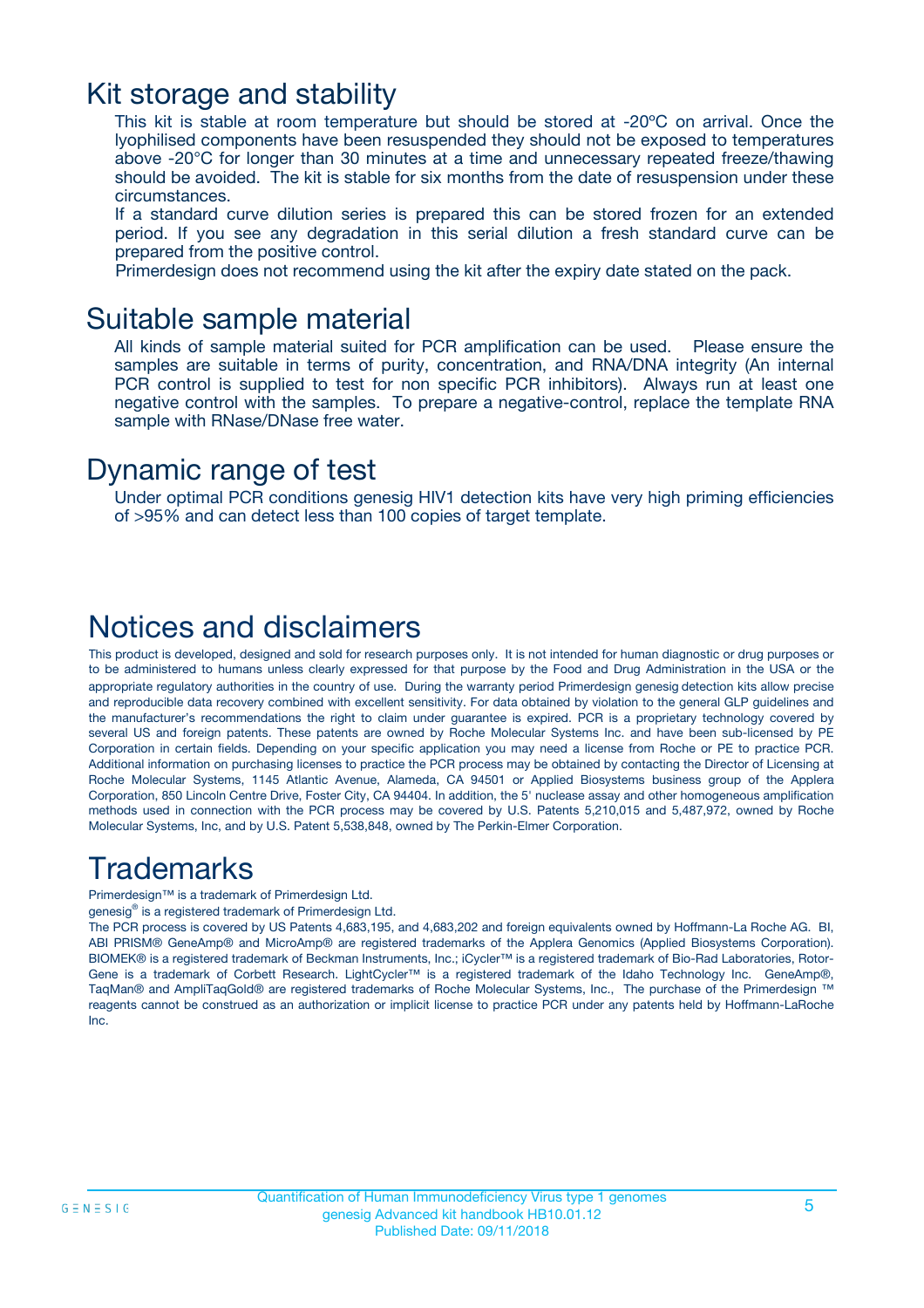### **Principles of the test**

#### **Real-time PCR**

A HIV1 specific primer and probe mix is provided and this can be detected through the FAM channel.

The primer and probe mix provided exploits the so-called TaqMan® principle. During PCR amplification, forward and reverse primers hybridize to the HIV1 cDNA. A fluorogenic probe is included in the same reaction mixture which consists of a DNA probe labeled with a 5`-dye and a 3`-quencher. During PCR amplification, the probe is cleaved and the reporter dye and quencher are separated. The resulting increase in fluorescence can be detected on a range of qPCR platforms.

#### **Positive control**

For copy number determination and as a positive control for the PCR set up, the kit contains a positive control template.

This can be used to generate a standard curve of HIV1 copy number / Cq value. Alternatively the positive control can be used at a single dilution where full quantitative analysis of the samples is not required. Each time the kit is used, at least one positive control reaction must be included in the run. A positive result indicates that the primers and probes for detecting the target HIV1 gene worked properly in that particular experimental scenario. If a negative result is obtained the test results are invalid and must be repeated. Care should be taken to ensure that the positive control does not contaminate any other kit component which would lead to false-positive results. This can be achieved by handling this component in a Post PCR environment. Care should also be taken to avoid cross-contamination of other samples when adding the positive control to the run. This can be avoided by sealing all other samples and negative controls before pipetting the positive control into the positive control well.

#### **Negative control**

To validate any positive findings a negative control reaction should be included every time the kit is used. For this reaction the RNase/DNase free water should be used instead of template. A negative result indicates that the reagents have not become contaminated while setting up the run.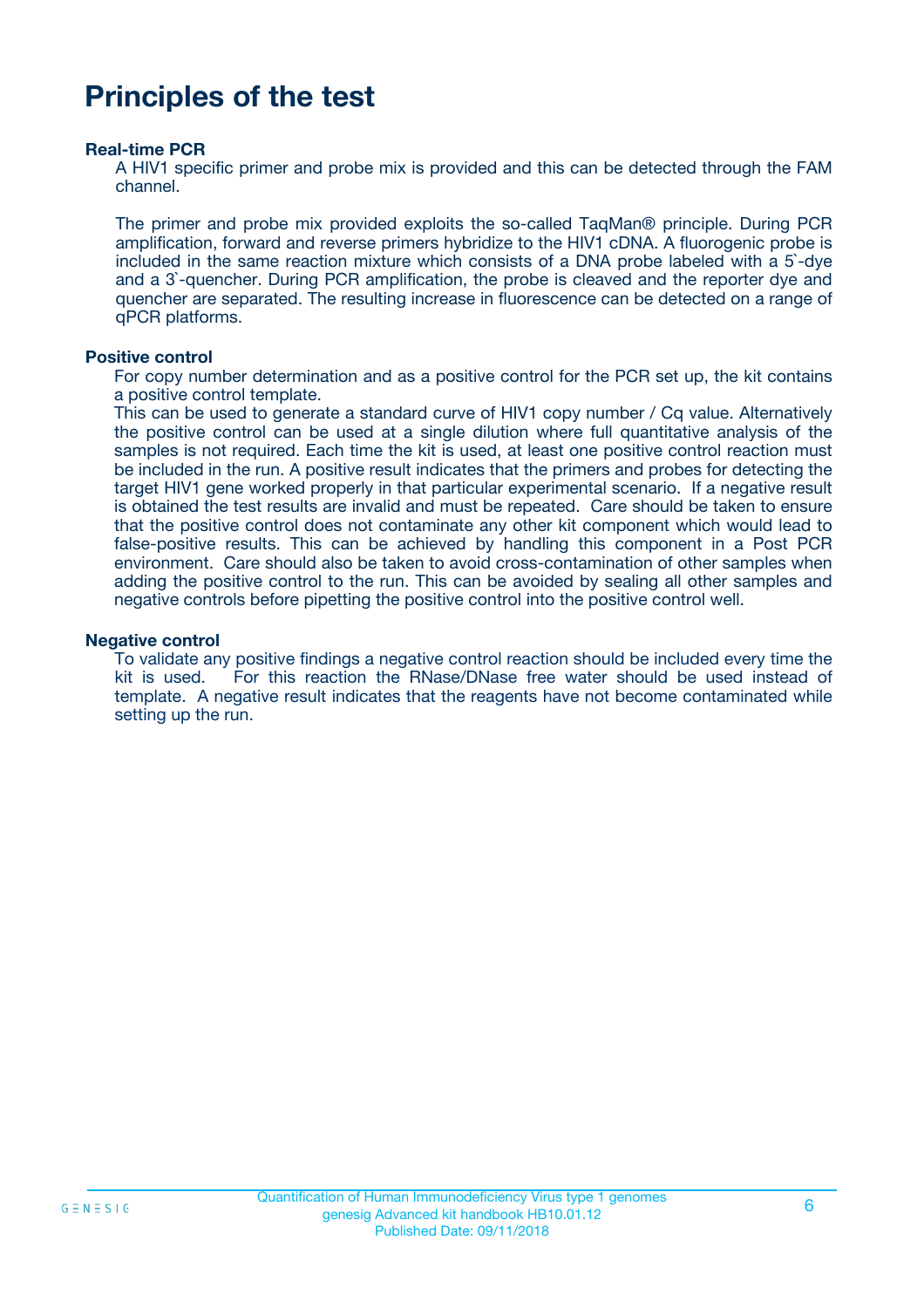#### **Internal RNA extraction control**

When performing RNA extraction, it is often advantageous to have an exogenous source of RNA template that is spiked into the lysis buffer. This control RNA is then co-purified with the sample RNA and can be detected as a positive control for the extraction process. Successful co-purification and qPCR for the control RNA also indicates that PCR inhibitors are not present at a high concentration.

A separate qPCR primer/probe mix are supplied with this kit to detect the exogenous RNA using qPCR. The PCR primers are present at PCR limiting concentrations which allows multiplexing with the target sequence primers. Amplification of the control cDNA does not interfere with detection of the HIV1 target cDNA even when present at low copy number. The Internal control is detected through the VIC channel and gives a Cq value of 28+/-3 depending on the level of sample dilution.

#### **Endogenous control**

To confirm extraction of a valid biological template, a primer and probe mix is included to detect an endogenous gene. Detection of the endogenous control is through the FAM channel and it is NOT therefore possible to perform a multiplex with the HIV1 primers. A poor endogenous control signal may indicate that the sample did not contain sufficient biological material.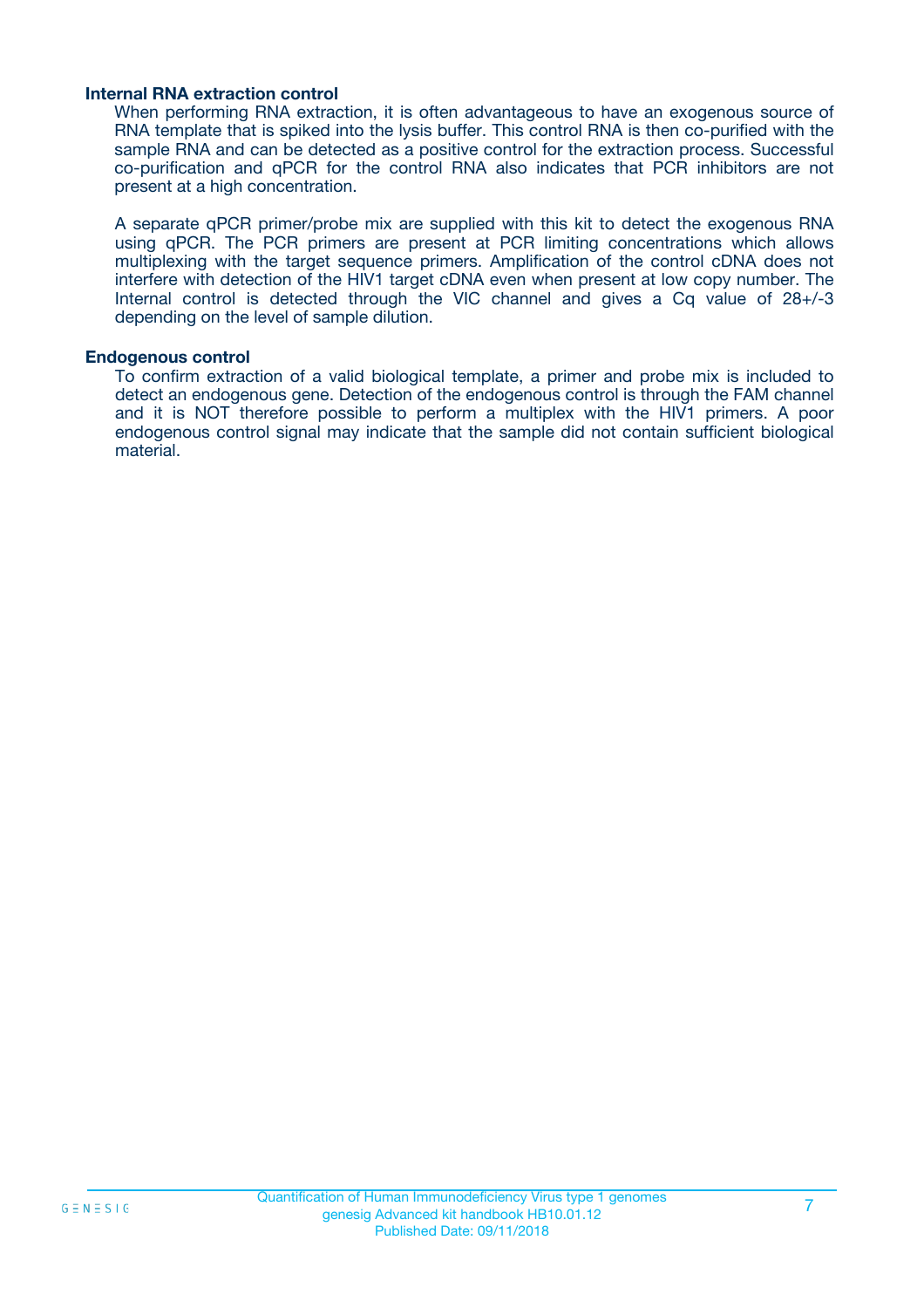### Resuspension protocol

To minimize the risk of contamination with foreign DNA, we recommend that all pipetting be performed in a PCR clean environment. Ideally this would be a designated PCR lab or PCR cabinet. Filter tips are recommended for all pipetting steps.

- **1. Pulse-spin each tube in a centrifuge before opening.** This will ensure lyophilised primer and probe mix is in the base of the tube and is not spilt upon opening the tube.
- **2. Resuspend the primer/probe mixes in the RNase/DNase free water supplied, according to the table below:**

To ensure complete resuspension, vortex each tube thoroughly.

| Component - resuspend in water                       | Volume   |
|------------------------------------------------------|----------|
| <b>Pre-PCR pack</b>                                  |          |
| HIV1 primer/probe mix (BROWN)                        | $165$ µl |
| Internal extraction control primer/probe mix (BROWN) | $165$ µl |
| Endogenous control primer/probe mix (BROWN)          | 165 µl   |

**3. Resuspend the internal control template and positive control template in the template preparation buffer supplied, according to the table below:** To ensure complete resuspension, vortex each tube thoroughly.

| Component - resuspend in template preparation buffer |             |  |  |
|------------------------------------------------------|-------------|--|--|
| <b>Pre-PCR heat-sealed foil</b>                      |             |  |  |
| Internal extraction control RNA (BLUE)               |             |  |  |
| <b>Post-PCR heat-sealed foil</b>                     |             |  |  |
| HIV1 Positive Control Template (RED) *               | $500$ $\mu$ |  |  |

\* This component contains high copy number template and is a VERY significant contamination risk. It must be opened and handled in a separate laboratory environment, away from the other components.

### RNA extraction

The internal extraction control RNA can be added either to the RNA lysis/extraction buffer or to the RNA sample once it has been resuspended in lysis buffer.

#### **DO NOT add the internal extraction control RNA directly to the unprocessed biological sample as this will lead to degradation and a loss in signal.**

- **1. Add 4µ**l **of the Internal extraction control RNA (BLUE) to each sample in RNA lysis/extraction buffer per sample.**
- **2. Complete RNA extraction according to the manufacturer's protocols.**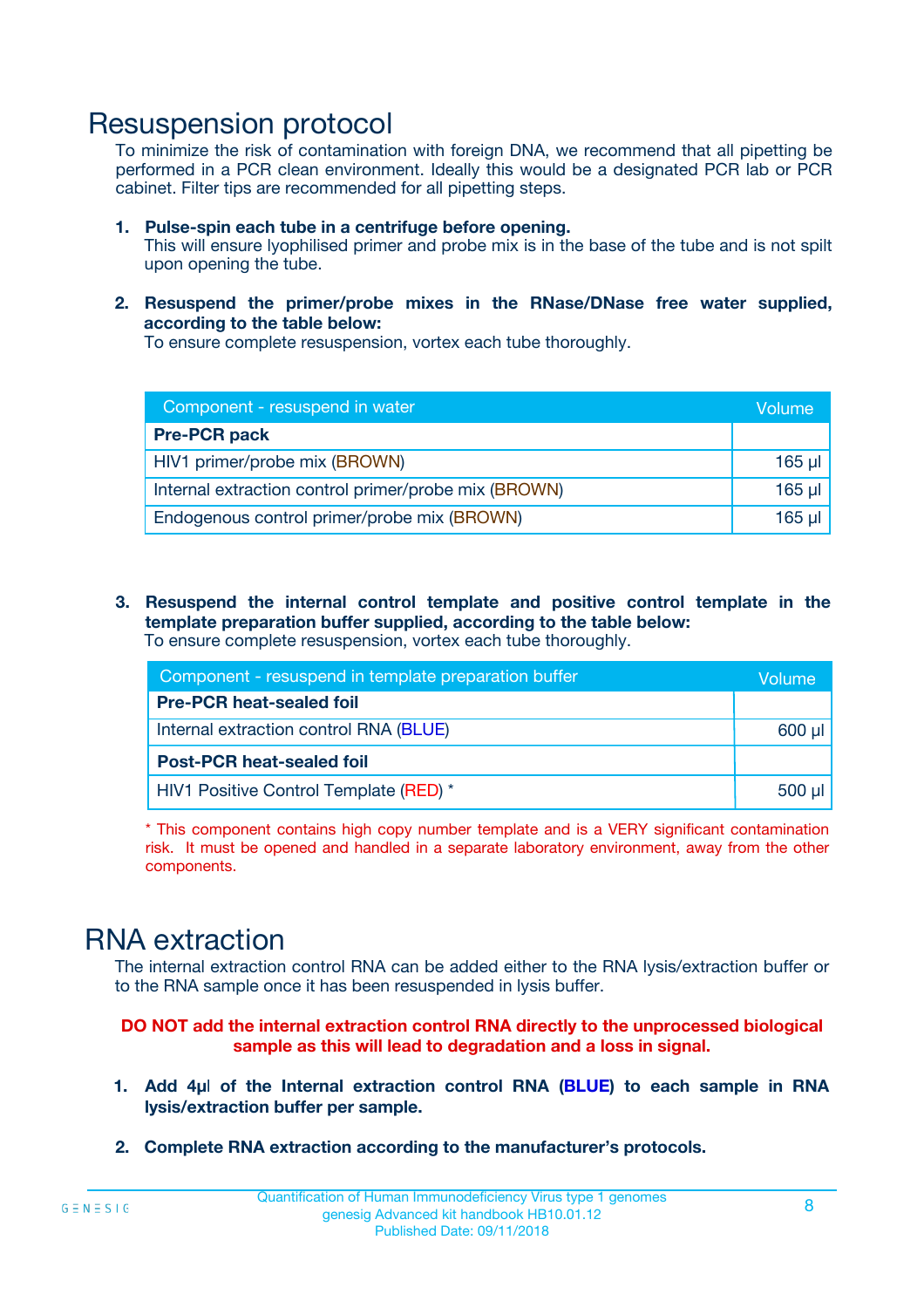## OneStep RT-qPCR detection protocol

#### **For optimum performance and sensitivity.**

All pipetting steps and experimental plate set up should be performed on ice. After the plate is poured proceed immediately to the OneStep amplification protocol. Prolonged incubation of reaction mixes at room temperature can lead to PCR artifacts that reduce the sensitivity of detection.

#### **1. For each RNA sample prepare a reaction mix according to the table below: Include sufficient reactions for positive and negative controls.**

| Component                                                    | <b>Volume</b> |
|--------------------------------------------------------------|---------------|
| oasig OneStep or PrecisionPLUS OneStep 2X RT-qPCR Master Mix | $10 \mu$      |
| HIV1 primer/probe mix (BROWN)                                | 1 µI          |
| Internal extraction control primer/probe mix (BROWN)         | 1 µI          |
| <b>RNase/DNase free water (WHITE)</b>                        | $3 \mu$       |
| <b>Final Volume</b>                                          | 15 µl         |

**2. For each RNA sample prepare an endogenous control reaction according to the table below (optional):**

This control reaction will provide crucial information regarding the quality of the biological sample.

| Component                                                    | Volume          |
|--------------------------------------------------------------|-----------------|
| oasig OneStep or PrecisionPLUS OneStep 2X RT-qPCR Master Mix | 10 µl           |
| Endogenous control primer/probe mix (BROWN)                  | 1 µl            |
| <b>RNase/DNase free water (WHITE)</b>                        | $4 \mu$         |
| <b>Final Volume</b>                                          | $15$ µl $\vert$ |

- **3. Pipette 15µl of these mixes into each well according to your qPCR experimental plate set up.**
- **4. Pipette 5µl of RNA template into each well, according to your experimental plate set up.**

For negative control wells use 5µl of RNase/DNase free water. The final volume in each well is 20µl.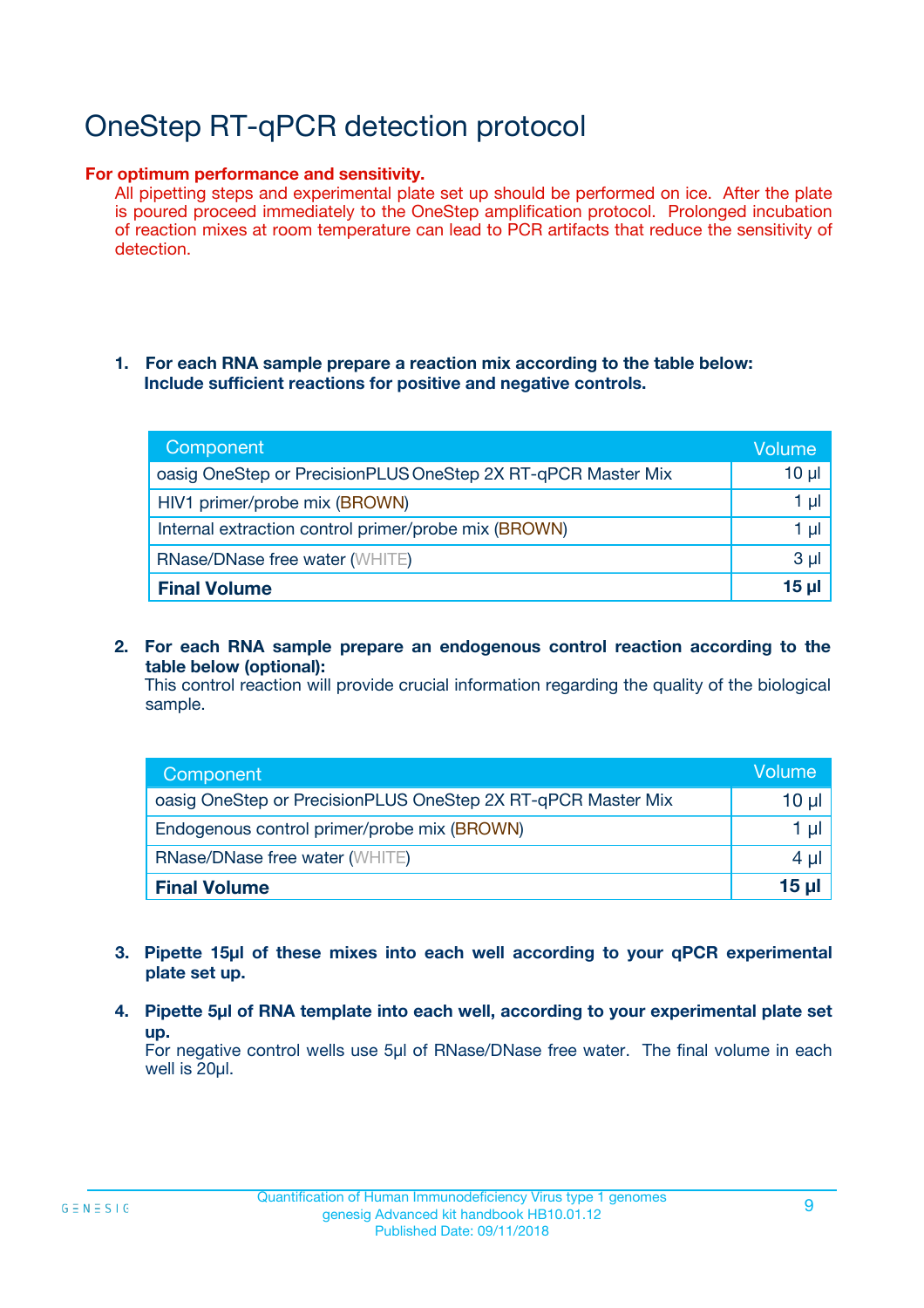#### **5. If a standard curve is included for quantitative analysis prepare a reaction mix according to the table below:**

| Component                                                    | Volume   |
|--------------------------------------------------------------|----------|
| oasig OneStep or PrecisionPLUS OneStep 2X RT-qPCR Master Mix | $10 \mu$ |
| HIV1 primer/probe mix (BROWN)                                |          |
| <b>RNase/DNase free water (WHITE)</b>                        | 4 µl     |
| <b>Final Volume</b>                                          | $15 \mu$ |

- **6. Preparation of standard curve dilution series.**
	- **1) Pipette 90µl of template preparation buffer into 5 tubes and label 2-6**
	- **2) Pipette 10µl of Positive Control Template (RED) into tube 2**
	- **3) Vortex thoroughly**
	- **4) Change pipette tip and pipette 10 µl from tube 2 into tube 3**
	- **5) Vortex thoroughly**

#### **Repeat steps 4 and 5 to complete the dilution series**

| <b>Standard Curve</b>         | Copy Number*           |
|-------------------------------|------------------------|
| Tube 1 Positive control (RED) | $2 \times 10^5$ per µl |
| Tube 2                        | $2 \times 10^4$ per µl |
| Tube 3                        | $2 \times 10^3$ per µl |
| Tube 4                        | $2 \times 10^2$ per µl |
| Tube 5                        | 20 per µl              |
| Tube 6                        | 2 per µl               |

\*The quantitative results produced by the genesig HIV1 kit can be converted to International Units by multiplying copy numbers by 64.2. This conversion factor was developed using RNA/DNA extracted (where applicable) from the WHO International Standard for HIV1.

Users of this kit are advised that the conversion factor serves as a guide. For the highest level of accuracy, it is best practice to calculate conversion factors independently using the WHO International Standard. If unsure, please contact your local sales representative for details regarding the generation of the conversion factor to ensure it is applied in the most appropriate fashion.

**7. Pipette 5µl of standard template into each well for the standard curve according to your plate set-up**

The final volume in each well is 20ul.

### OneStep RT-qPCR Amplification Protocol

Amplification conditions using oasig OneStep or PrecisionPLUS OneStep 2X RT-qPCR Master Mix.

|             | <b>Step</b>                  | <b>Time</b>      | <b>Temp</b> |
|-------------|------------------------------|------------------|-------------|
|             | <b>Reverse Transcription</b> | $10 \text{ min}$ | 55 °C       |
|             | Enzyme activation            | 2 min            | 95 °C       |
| Cycling x50 | Denaturation                 | 10 <sub>s</sub>  | 95 °C       |
|             | <b>DATA COLLECTION *</b>     | 60 s             | 60 °C       |

\* Fluorogenic data should be collected during this step through the FAM and VIC channels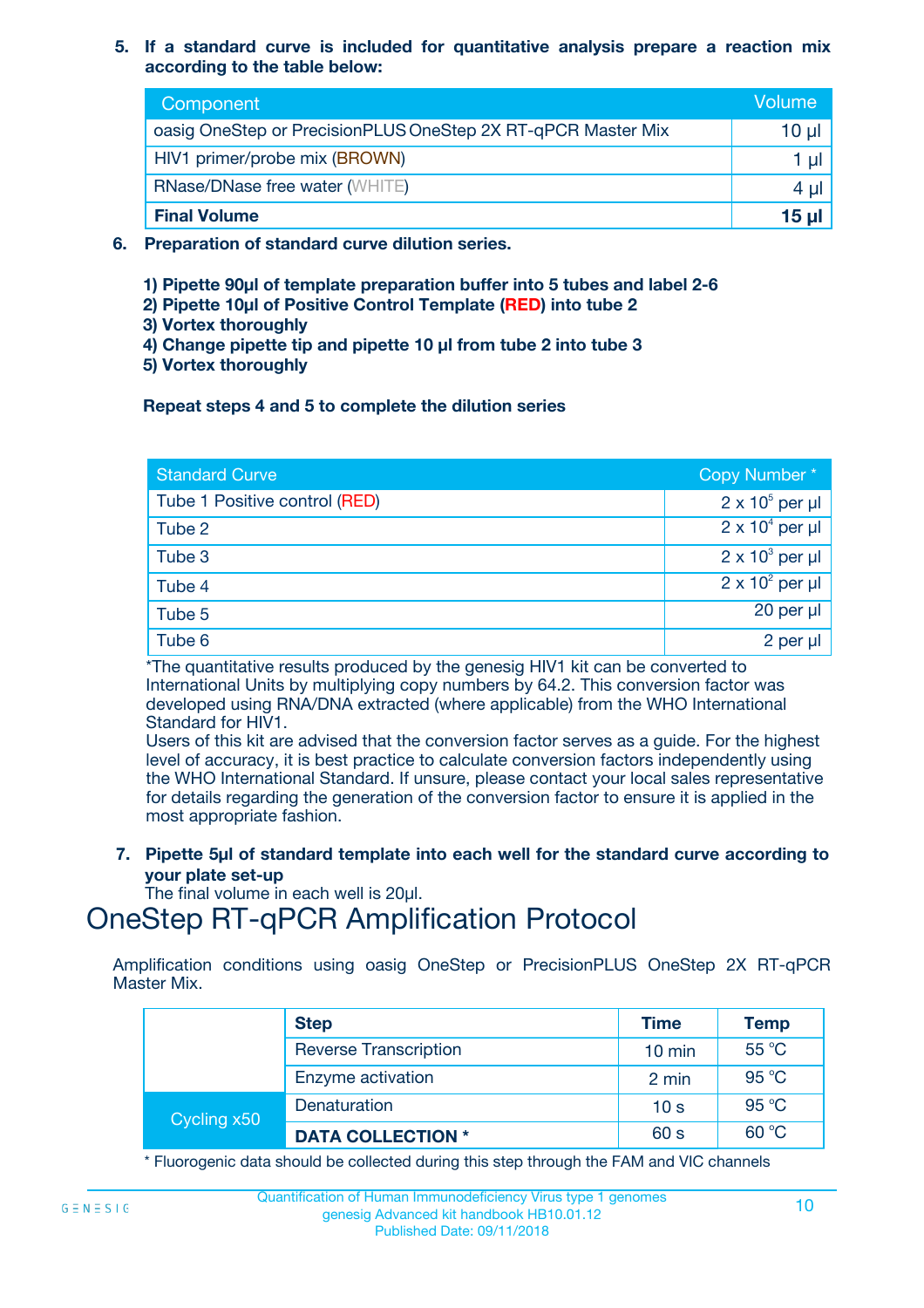### Interpretation of results

| <b>Target</b><br>(FAM) | Internal<br>control<br>(NIC) | <b>Positive</b><br>control | <b>Negative</b><br>control | Interpretation                                                                                                  |
|------------------------|------------------------------|----------------------------|----------------------------|-----------------------------------------------------------------------------------------------------------------|
| $\leq 30$              | $+ 1 -$                      | ÷                          |                            | <b>POSITIVE QUANTITATIVE RESULT</b><br>calculate copy number                                                    |
| > 30                   | ٠                            | ÷                          |                            | <b>POSITIVE QUANTITATIVE RESULT</b><br>calculate copy number                                                    |
| > 30                   |                              | ÷                          |                            | <b>POSITIVE QUALITATIVE RESULT</b><br>do not report copy number as this<br>may be due to poor sample extraction |
|                        | ÷                            | ÷                          |                            | <b>NEGATIVE RESULT</b>                                                                                          |
| $+ 1 -$                | $+ 1 -$                      | ÷                          | $\leq$ 35                  | <b>EXPERIMENT FAILED</b><br>due to test contamination                                                           |
| $+ 1 -$                | $+ 1 -$                      | ÷                          | > 35                       | $\star$                                                                                                         |
|                        |                              | ÷                          |                            | <b>SAMPLE PREPARATION FAILED</b>                                                                                |
|                        |                              |                            |                            | <b>EXPERIMENT FAILED</b>                                                                                        |

Positive control template (**RED**) is expected to amplify between Cq 16 and 23. Failure to satisfy this quality control criterion is a strong indication that the experiment has been compromised.

\*Where the test sample is positive and the negative control is positive with a  $Cq > 35$ , the sample must be reinterpreted based on the relative signal strength of the two results:



If the sample amplifies  $> 5$  Cq earlier than the negative control then the sample should be reinterpreted (via the table above) with the negative control verified as negative.



If the sample amplifies  $< 5$  Cq earlier than the negative control then the positive sample result is invalidated and the result should be determined inconclusive due to test contamination. The test for this sample should be repeated.